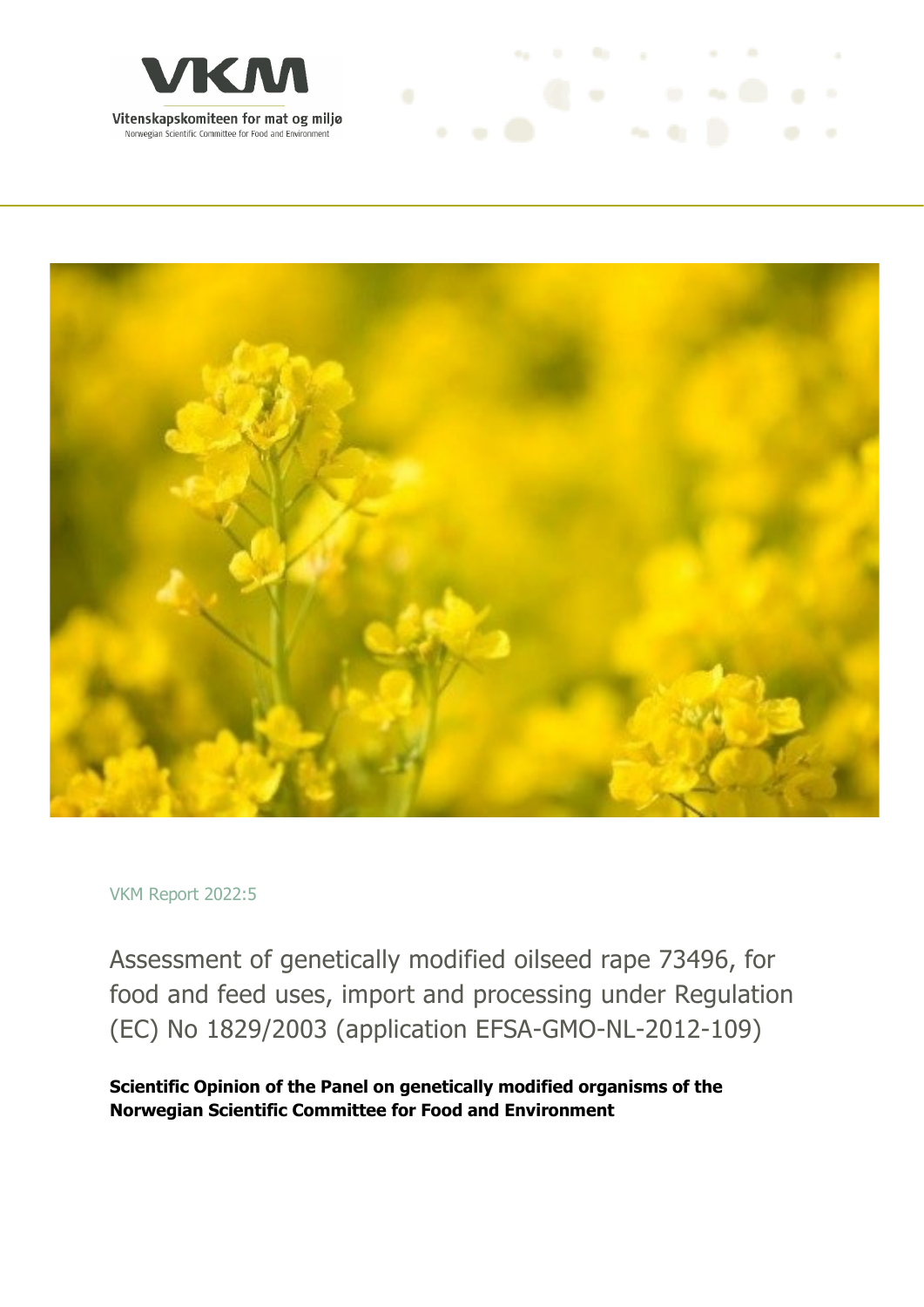VKM Report 2022:5 Assessment of genetically modified oilseed rape 73496, for food and feed uses, import and processing under Regulation (EC) No 1829/2003 (application EFSA‐GMO‐NL‐2012‐109)

Scientific Opinion of the Panel on genetically modified organisms of the Norwegian Scientific Committee for Food and Environment 14.02.2022

ISBN: 978-82-8259-380-9 ISSN: 2535-4019 Norwegian Scientific Committee for Food and Environment (VKM) Postboks 222 Skøyen 0213 Oslo Norway

Phone: +47 21 62 28 00 Email: vkm@vkm.no

vkm.no Cover photo: Colourbox

Suggested citation: VKM, Johanna Bodin (Chair), Nur Duale, Anne Marthe Jevnaker, Monica Sanden, Ville Erling Sipinen, Tage Thorstensen and Rose Vikse (2022). Assessment of genetically modified oilseed rape 73496, for food and feed uses, import and processing under Regulation (EC) No 1829/2003 (application EFSA‐GMO‐NL‐2012‐109). Scientific Opinion of the Panel on genetically modified organisms (GMO) of the Norwegian Scientific Committee for Food and Environment. VKM Report 2022:5, ISBN: 978-82-8259-380-9, ISSN: 2535-4019. Norwegian Scientific Committee for Food and Environment (VKM), Oslo, Norway.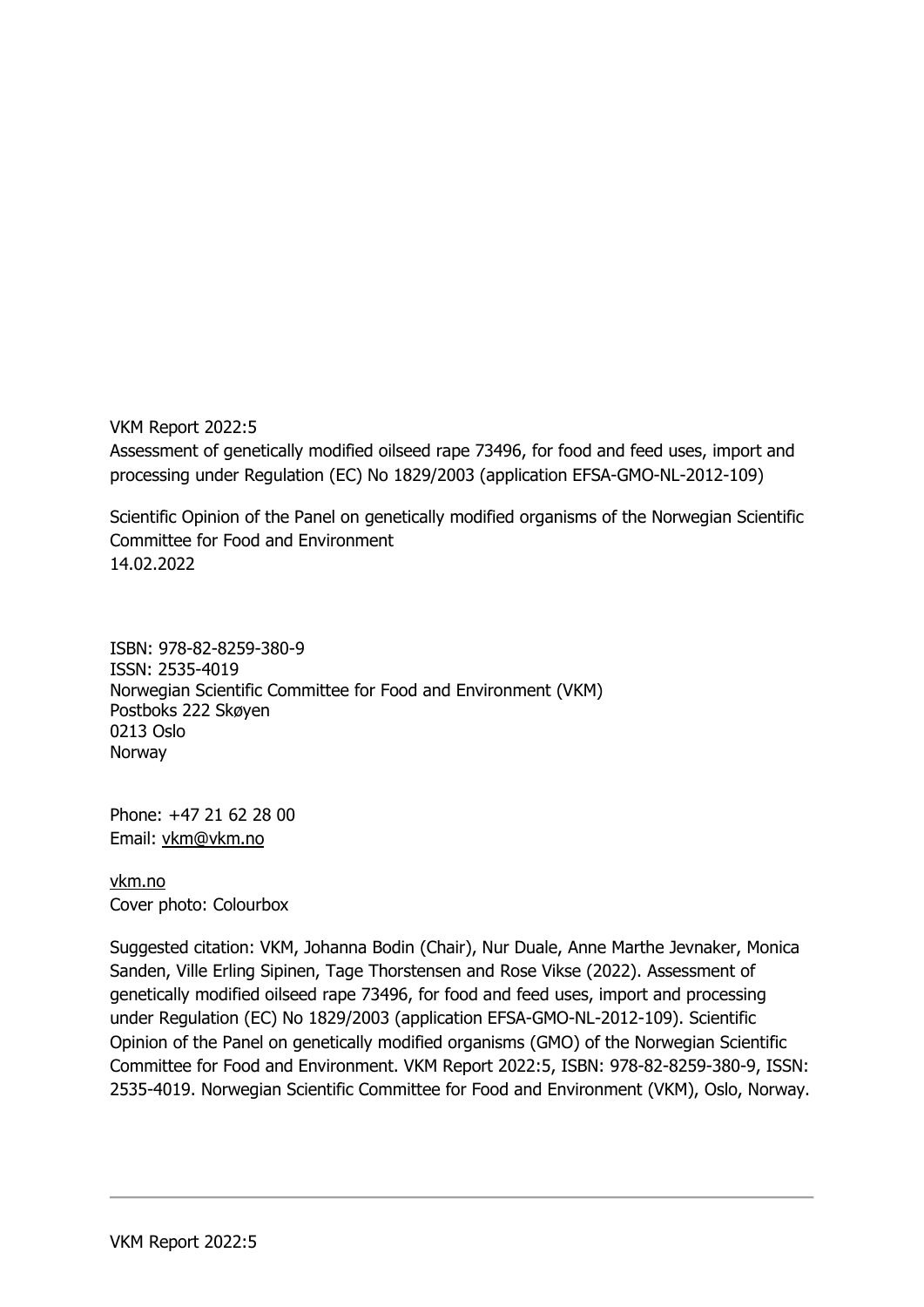**Assessment of genetically modified oilseed rape 73496, for food and feed uses, import and processing (application EFSA‐GMO‐ NL‐2012-109) under regulation (EC) No 1829/2003 of the European Parliament and of the Council of 22 September 2003 on genetically modified food and feed**

## **Authors of the opinion**

The authors have contributed to the opinion in a way that fulfils the authorship principles of VKM (VKM, 2019). The principles reflect the collaborative nature of the work, and the authors have contributed as members of the VKM Panel on genetically modified organisms.

**Members of the Panel on** genetically modified organisms (in alphabetical order before chair of the Panel): Johanna Bodin (chair), Nur Duale, Monica Sanden, Tage Thorstensen and Rose Vikse.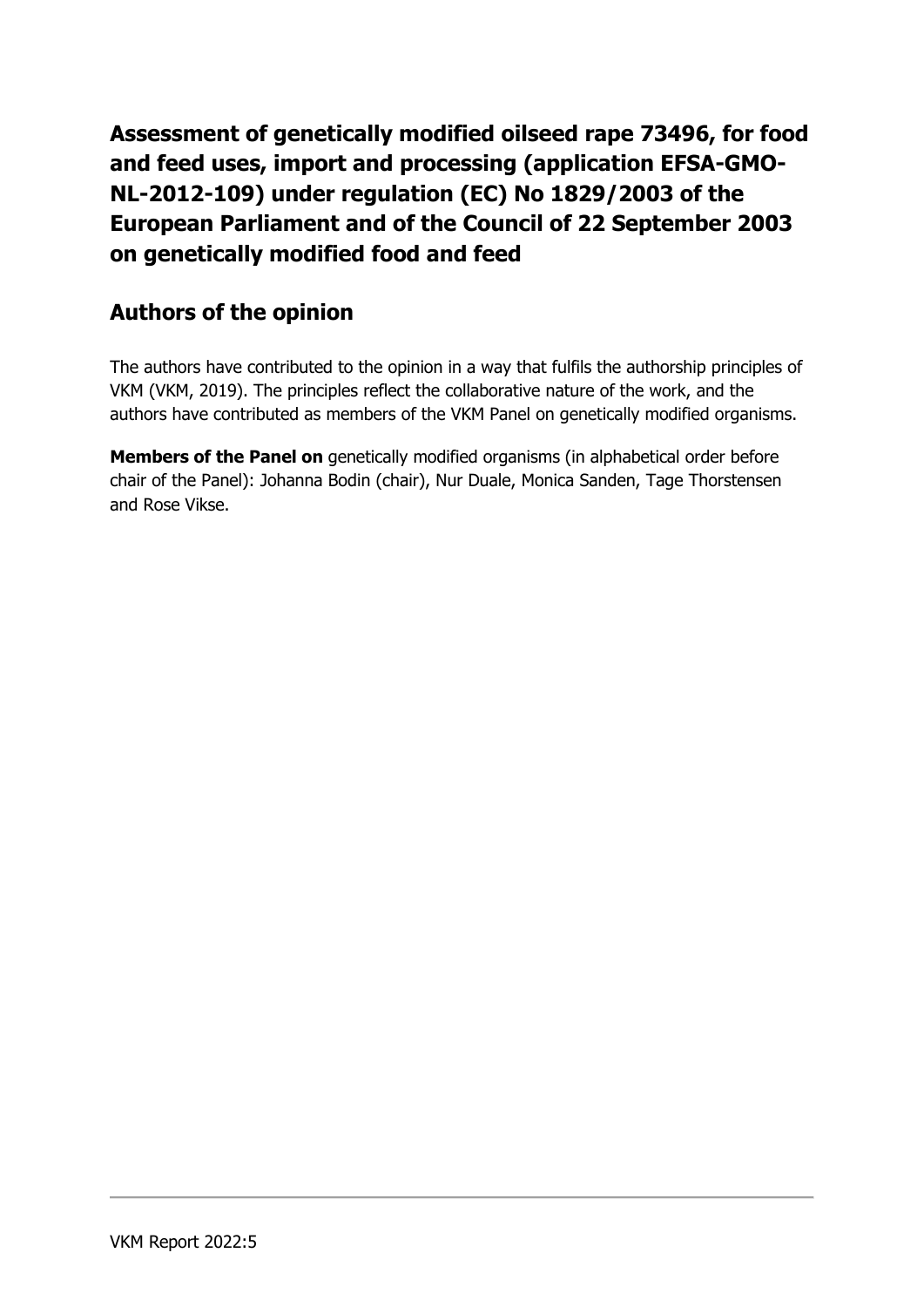# Table of Contents

|                | Background as provided by the Norwegian Food Safety Authority and the             |  |  |  |  |  |
|----------------|-----------------------------------------------------------------------------------|--|--|--|--|--|
| $\mathbf{1}$   | Assessment of genetically modified oilseed rape 73496(application EFSA-           |  |  |  |  |  |
| 1.1            |                                                                                   |  |  |  |  |  |
|                | 1.2 Considerations after EFSAs publication of their scientific opinion – part 111 |  |  |  |  |  |
| 1.3            | Considerations after EFSAs publication of their scientific opinion – part 2 12    |  |  |  |  |  |
| $2^{\circ}$    |                                                                                   |  |  |  |  |  |
| 3 <sup>7</sup> |                                                                                   |  |  |  |  |  |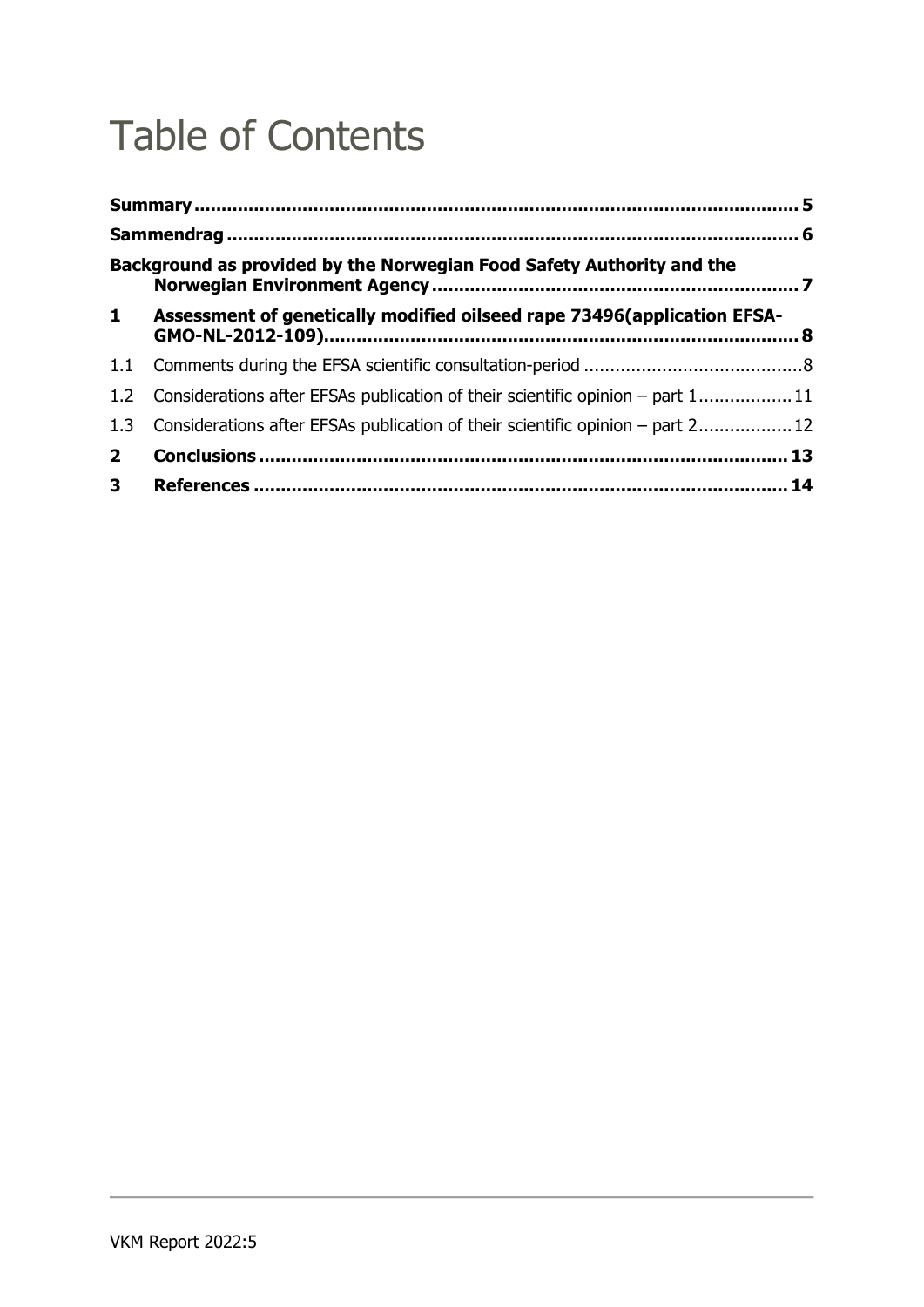# **Summary**

Event 73496 (application EFSA‐GMO‐NL‐2012‐109) is a genetically modified oilseed rape developed for tolerance towards glyphosate-containing herbicides via expression of the synthetic glyphosate N-acetyltransferase gene *gat4621*. The *gat4621* gene was achieved by a gene shuffling process involving three glyphosate acetyltransferase genes from *Bacillus* licheniformis. Oilseed rape event 73496 was produced by biolistic transformation.

The VKM GMO panel has assessed the documentation in the application EFSA‐GMO‐NL‐2012‐ 109, and the EFSA scientific opinion (EFSA, 2021) on genetically modified oilseed rape 73496. The scientific documentation provided in the application is adequate for risk assessment, and in accordance with the EFSA guidance on risk assessment of genetically modified plants for use in food or feed.

The GMO panel does not consider the introduced modifications in oilseed rape 73496 to imply potential specific health or environmental risks in Norway, compared to EU-countries. The EFSA scientific opinion is adequate also for Norwegian considerations. Therefore, a full risk assessment of oilseed rape 73496 was not performed by the VKM GMO Panel.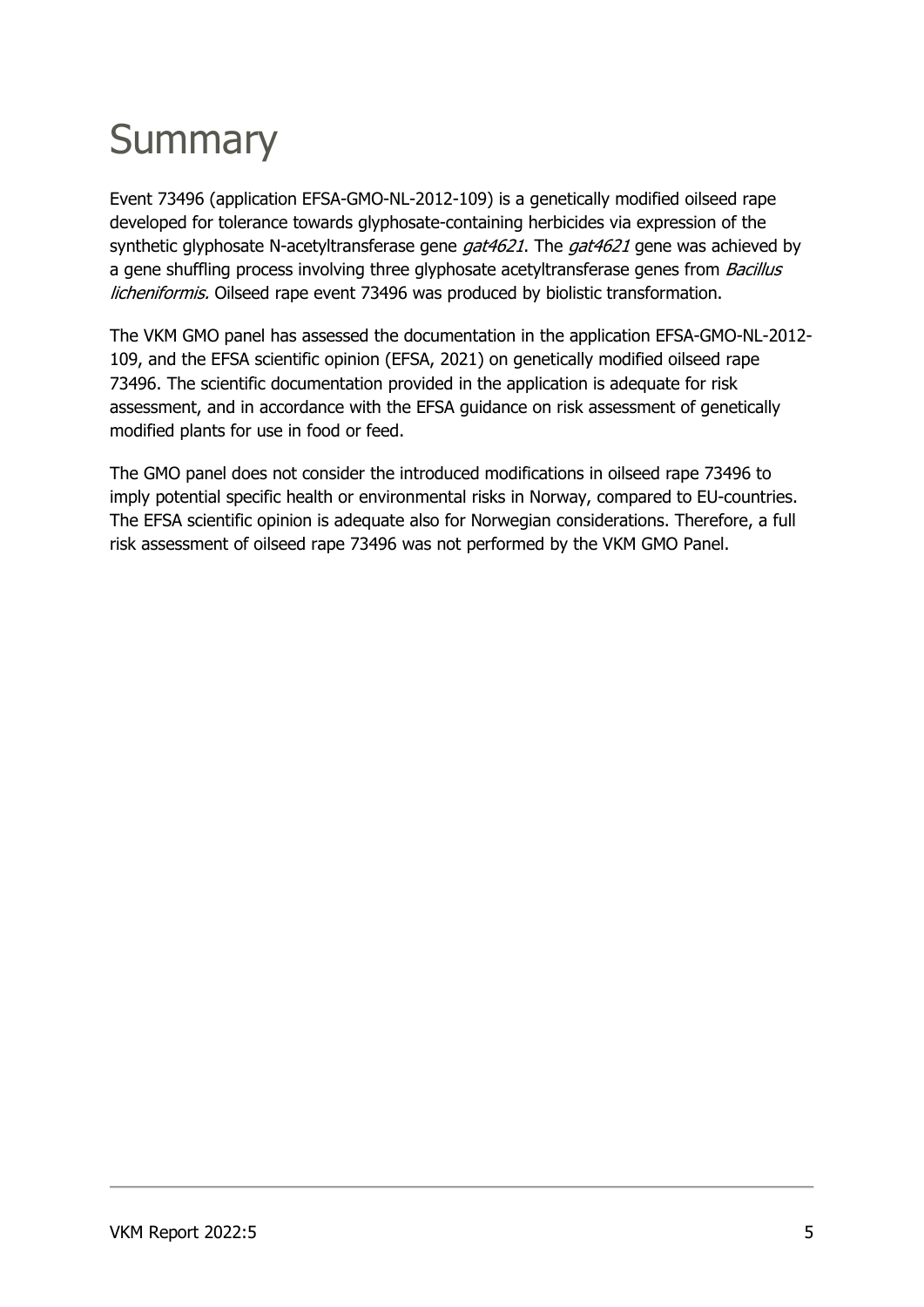# **Sammendrag**

Oljeraps 73496 (søknad EFSA‐GMO‐NL‐2012‐109) er en genmodifisert raps utviklet for toleranse mot glyfosatholdige ugressmidler via uttrykk av et syntetisk glyfosat Nacetyltransferase gen, gat4621. Gat4621-genet ble utviklet ved en prosess som involverte tre gener for glyfosat-N-acetyl transferase fra bakterien Bacillus licheniformis. Oljeraps 73496 ble utviklet ved biolistisk transformasjon.

VKMs GMO-panel har vurdert dokumentasjonen til søknad EFSA‐GMO‐NL‐2012‐109, og EFSAs vurdering av genmodifisert oljeraps 73496 (EFSA, 2021). Den vitenskapelige dokumentasjonen i søknaden er tilstrekkelig for risikovurdering, og i samsvar med EFSA veiledning for risikovurdering av genmodifiserte planter til bruk i mat eller fôr.

De genetiske endringene i oljeraps 73496 tilsier ingen økt helse- eller miljørisiko i Norge sammenlignet med EU-land. EFSAs vurdering (EFSA, 2021) er tilstrekkelig også for norske hensyn. VKMs GMO panel har derfor ikke utført en fullstendig risikovurdering av oljeraps 73496.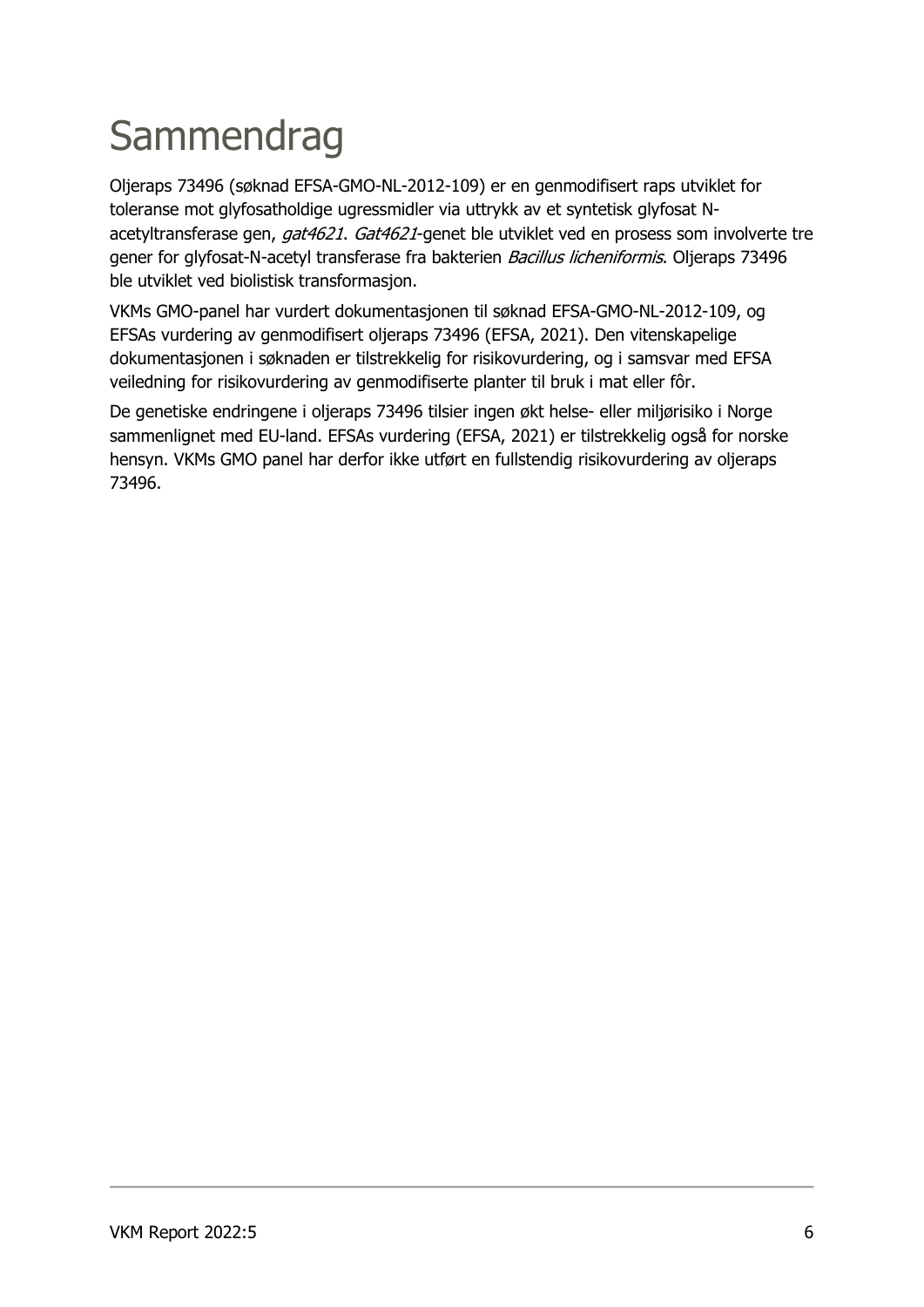# Background as provided by the Norwegian Food Safety Authority and the Norwegian Environment Agency

The Norwegian Food Safety Authority (NFSA) and the Norwegian Environment Agency (NEA), have assigned VKM to perform assessments of genetically modified organisms (GMOs) and derived products thereof, for which there are sought approval of authorisation to the European market under the Regulation (EC) No 1829/2003 of the European Parliament and of the Council of 22 September 2003 on genetically modified food and feed. VKM is requested to perform assessments for all GMO applications made accessible through the EFSA Document Management System (DMS), where the main focus should be on potential health or environmental risks specific to Norway compared to the EU.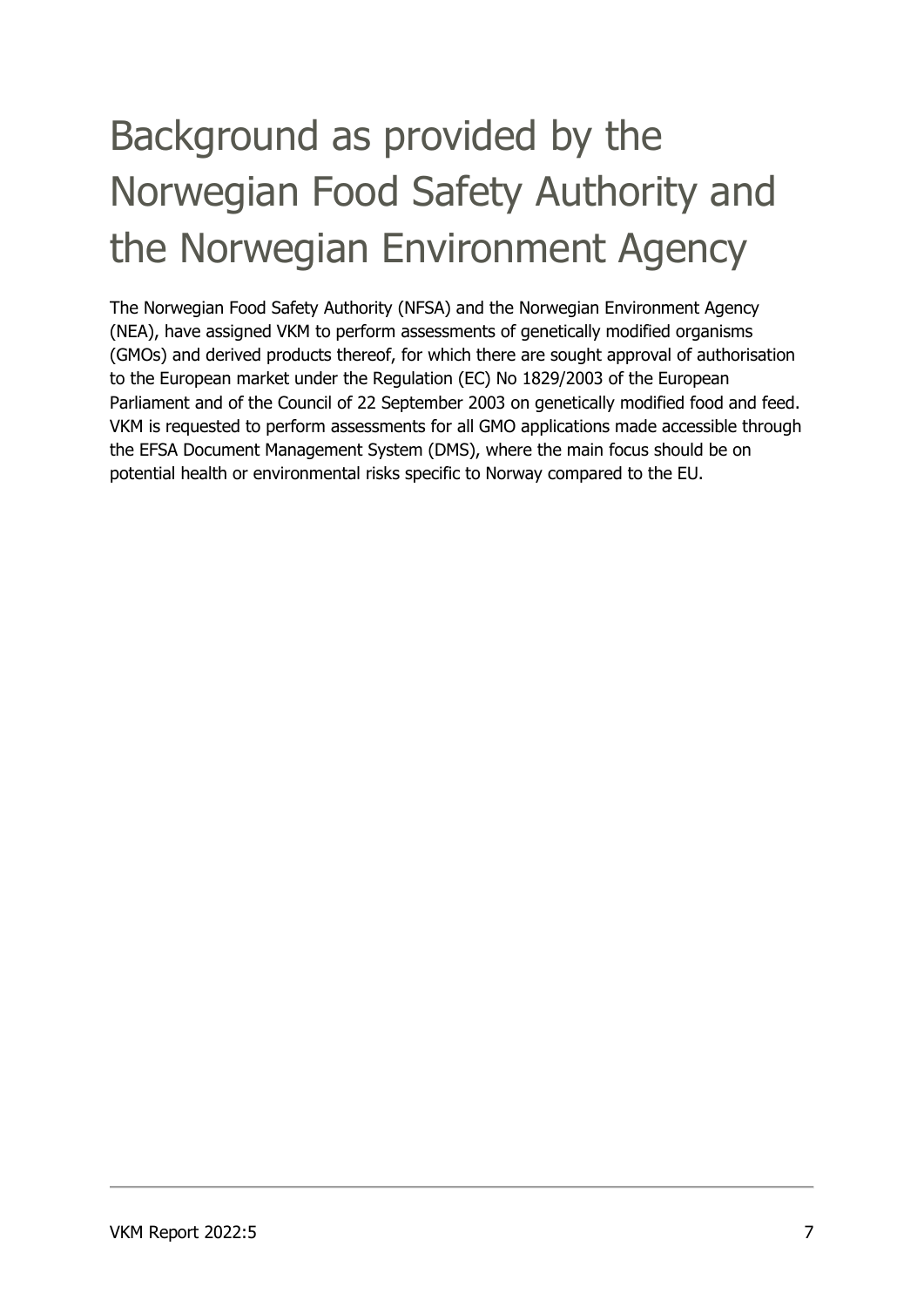## 1 Assessment of genetically modified oilseed rape 73496(application EFSA‐GMO‐NL‐2012‐109)

## **1.1 Comments during the EFSA scientific consultation-period**

When EFSA submits an application for scientific consultation with a three-month commenting deadline, VKM shall initiate the scientific assessment. From the application is submitted for scientific consultation until EFSA has published its Scientific Opinion (6.5 months + the period when 'the clock stops') VKM should:

• Use this period to assess the scientific quality of the documentation presented in the application. Possible lack of essential information and other relevant scientific literature should be addressed. The application must be in compliance with Regulation (EU) No. 503/2013 and adhere to EFSA guidance (EFSA 2010, 2011) for risk assessment of genetically modified organisms.

• Provide comments to EFSA within the deadline and inform The Norwegian Food Safety Authority (NFSA) and the Norwegian Environment Agency (NEA) no later than two weeks before the deadline. If no comments are provided to EFSA, VKM notifies the NFSA and NEA for the reasons why no comment was submitted.

• Assess whether there are considerations specific to Norway that need to be addressed. If such considerations are identified VKM should immediately inform the NFSA and NEA.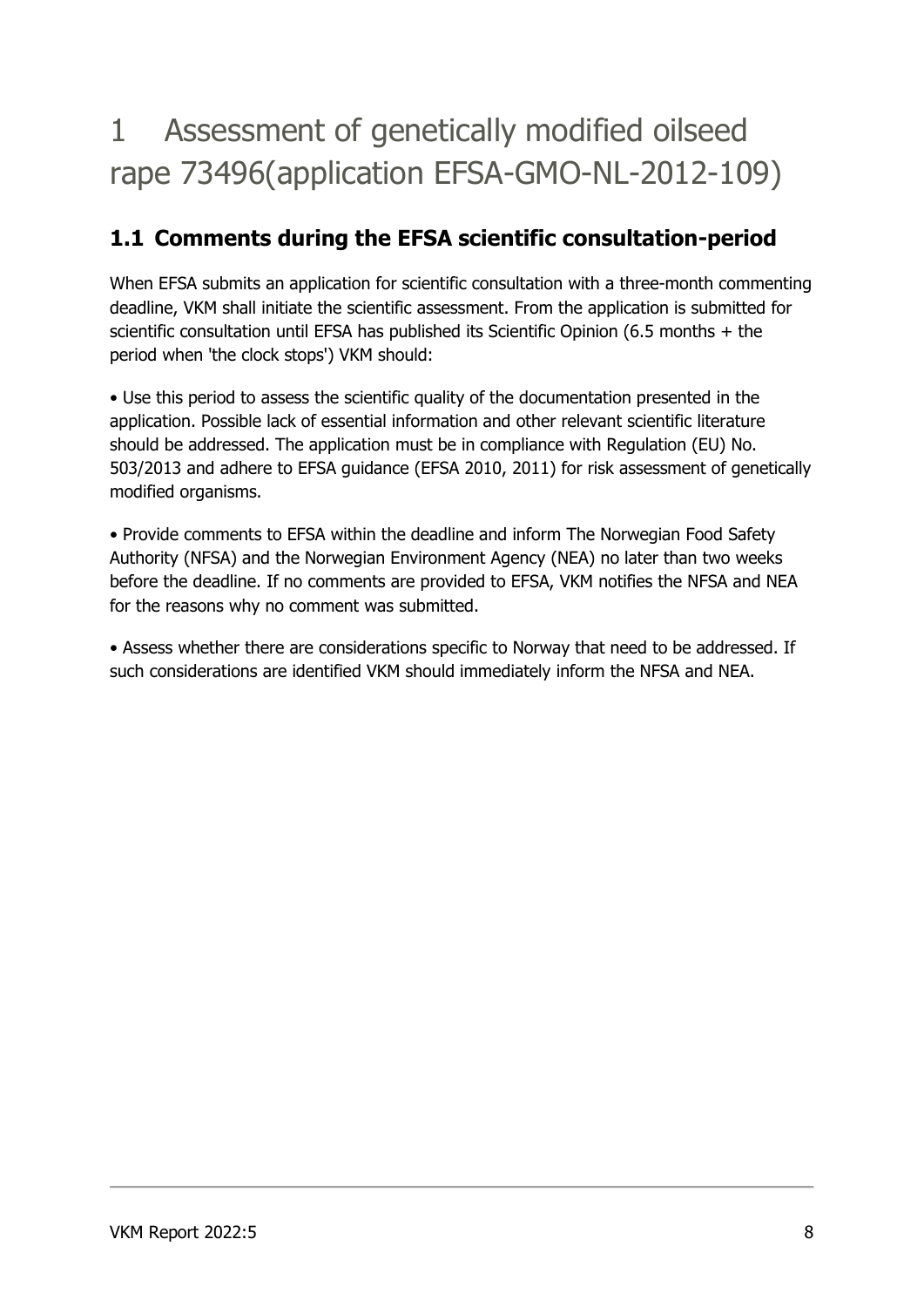**1. Application EFSA‐GMO‐NL‐2012-109** Genetically modified oilseed rape 73496

### **2. Information related to the genetic modification:**

Event 73496 is a genetically modified oilseed rape (Canola) developed via biolistic transformation to express the synthetic glyphosate N-acetyltransferase gene gat4621, conferring tolerance towards glyphosate-containing herbicides. The inserted DNA fragment/expression cassette in oilseed rape 73496 also contains the polyubiquitin (UBQ10) promoter of Arabidopsis thaliana, and a terminator sequence of a gene encoding the proteinase inhibitor II (pinII-terminator) of Solanum tuberosum. The gat4621 gene is a shuffled variant of three gat genes, isolated from Bacillus licheniformis strains 401, B6 and DS3.

| UBQ10<br>polyubiquitin (UBQ10) promoter<br>synthetic glyphosate N-acetyltransferase<br>gat4621                       |  |  |  |  |  |  |  |
|----------------------------------------------------------------------------------------------------------------------|--|--|--|--|--|--|--|
|                                                                                                                      |  |  |  |  |  |  |  |
|                                                                                                                      |  |  |  |  |  |  |  |
| proteinase inhibitor II<br>pinI                                                                                      |  |  |  |  |  |  |  |
|                                                                                                                      |  |  |  |  |  |  |  |
| 3. Previously assessed by VKM<br>YES: X<br>NO:                                                                       |  |  |  |  |  |  |  |
| 4. If yes in item 3. - comments from VKM:                                                                            |  |  |  |  |  |  |  |
| During EFSA hearing 2013                                                                                             |  |  |  |  |  |  |  |
| 5. Date when EFSA declared the<br>application as valid in accordance with<br>Articles $6(1)$ and $18(1)$<br>04.12.12 |  |  |  |  |  |  |  |
| 6. Deadline of EFSAs commenting period<br>04.03.13                                                                   |  |  |  |  |  |  |  |
| 7. VKMs assessment of the<br>documentation in the application                                                        |  |  |  |  |  |  |  |
| Applicants' documentation:                                                                                           |  |  |  |  |  |  |  |
|                                                                                                                      |  |  |  |  |  |  |  |
| Additional literature used by VKM:                                                                                   |  |  |  |  |  |  |  |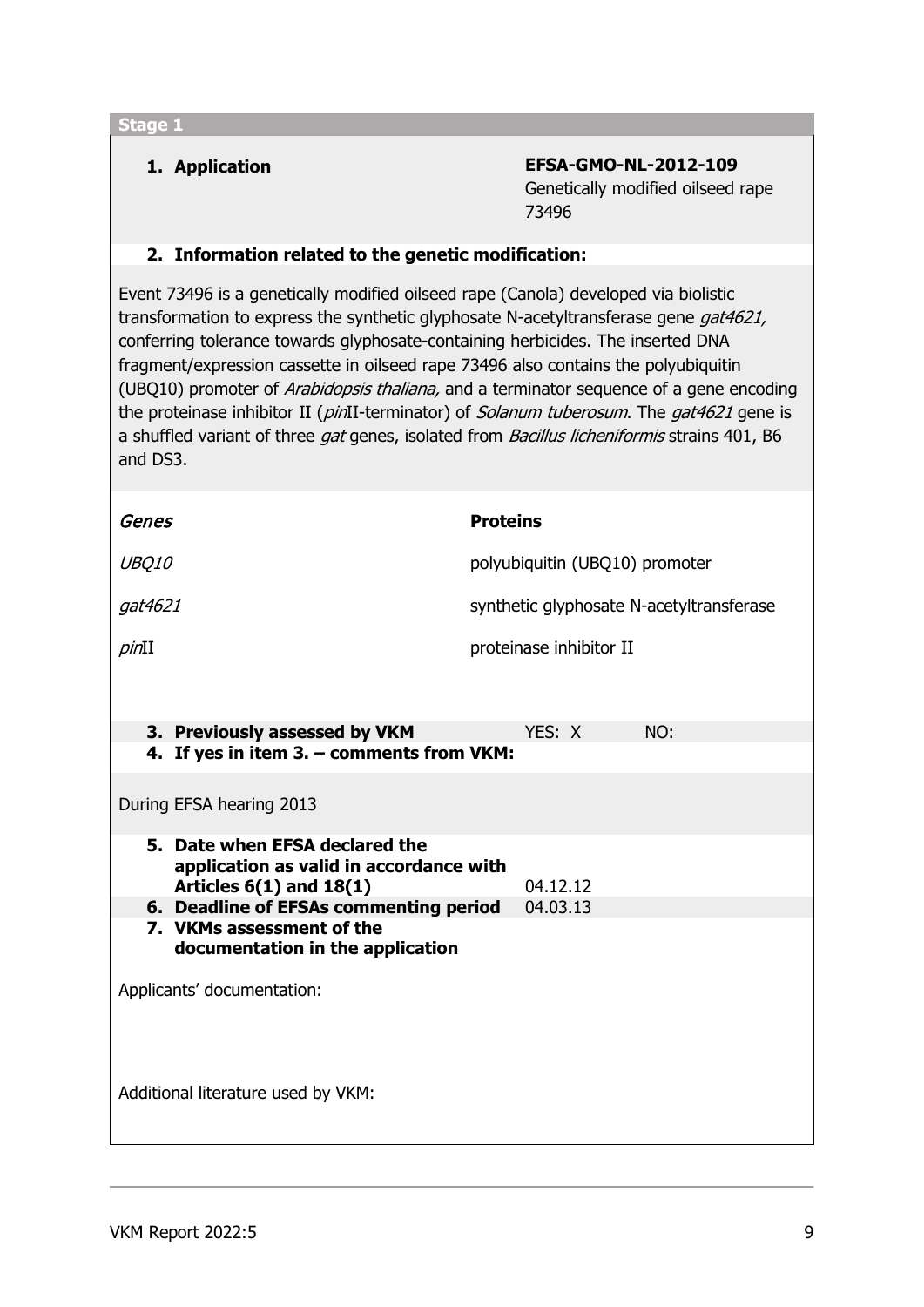| Documentation in compliance with Regulation (EU)<br>No. 503/2013:                                                                                                                                                                                                                                                                                       | YES:       | NO: |  |  |  |  |
|---------------------------------------------------------------------------------------------------------------------------------------------------------------------------------------------------------------------------------------------------------------------------------------------------------------------------------------------------------|------------|-----|--|--|--|--|
| Documentation in accordance with EFSA guidance<br>for risk assessment of genetically modified plants<br>(EFSA 2010, 2011):                                                                                                                                                                                                                              | YES:       | NO: |  |  |  |  |
| 8. Comments submitted from VKM during                                                                                                                                                                                                                                                                                                                   |            |     |  |  |  |  |
| <b>EFSAs public consultation</b>                                                                                                                                                                                                                                                                                                                        | YES: X     | NO: |  |  |  |  |
| 9. Date of submission from VKM                                                                                                                                                                                                                                                                                                                          | 04.03.2013 |     |  |  |  |  |
| 10.Comment(s) to EFSA:                                                                                                                                                                                                                                                                                                                                  |            |     |  |  |  |  |
| Due to the increased use of plant based ingredients in feeds for farmed fish in Norway<br>(14.6 % rapeseed oil and 5 - 10 % rapeseed meal in salmon feed, reported by Skretting<br>Norway in 2010), the Norwegian Scientific Committee for Food Safety would like the<br>applicant to consider performing additional feeding studies in e.g. salmonids. |            |     |  |  |  |  |
| 11. If NO in item 8. - comments from VKM:                                                                                                                                                                                                                                                                                                               |            |     |  |  |  |  |
|                                                                                                                                                                                                                                                                                                                                                         |            |     |  |  |  |  |
| 12. Need for national consideration(s)                                                                                                                                                                                                                                                                                                                  | YES:       | NO: |  |  |  |  |
| 13. If YES in item 12. - comments from VKM:                                                                                                                                                                                                                                                                                                             |            |     |  |  |  |  |
|                                                                                                                                                                                                                                                                                                                                                         |            |     |  |  |  |  |
| 14. If NO or NA in item 12. – comments from VKM:                                                                                                                                                                                                                                                                                                        |            |     |  |  |  |  |
| The current VKM GMO Panel has not assessed the application during Stage 1. The<br>assessment of the application including written comments sent to EFSA in 2013 was<br>performed by the VKM GMO Panel at that time.                                                                                                                                     |            |     |  |  |  |  |
| 15. VKMs conclusion regarding the application:                                                                                                                                                                                                                                                                                                          |            |     |  |  |  |  |
|                                                                                                                                                                                                                                                                                                                                                         |            |     |  |  |  |  |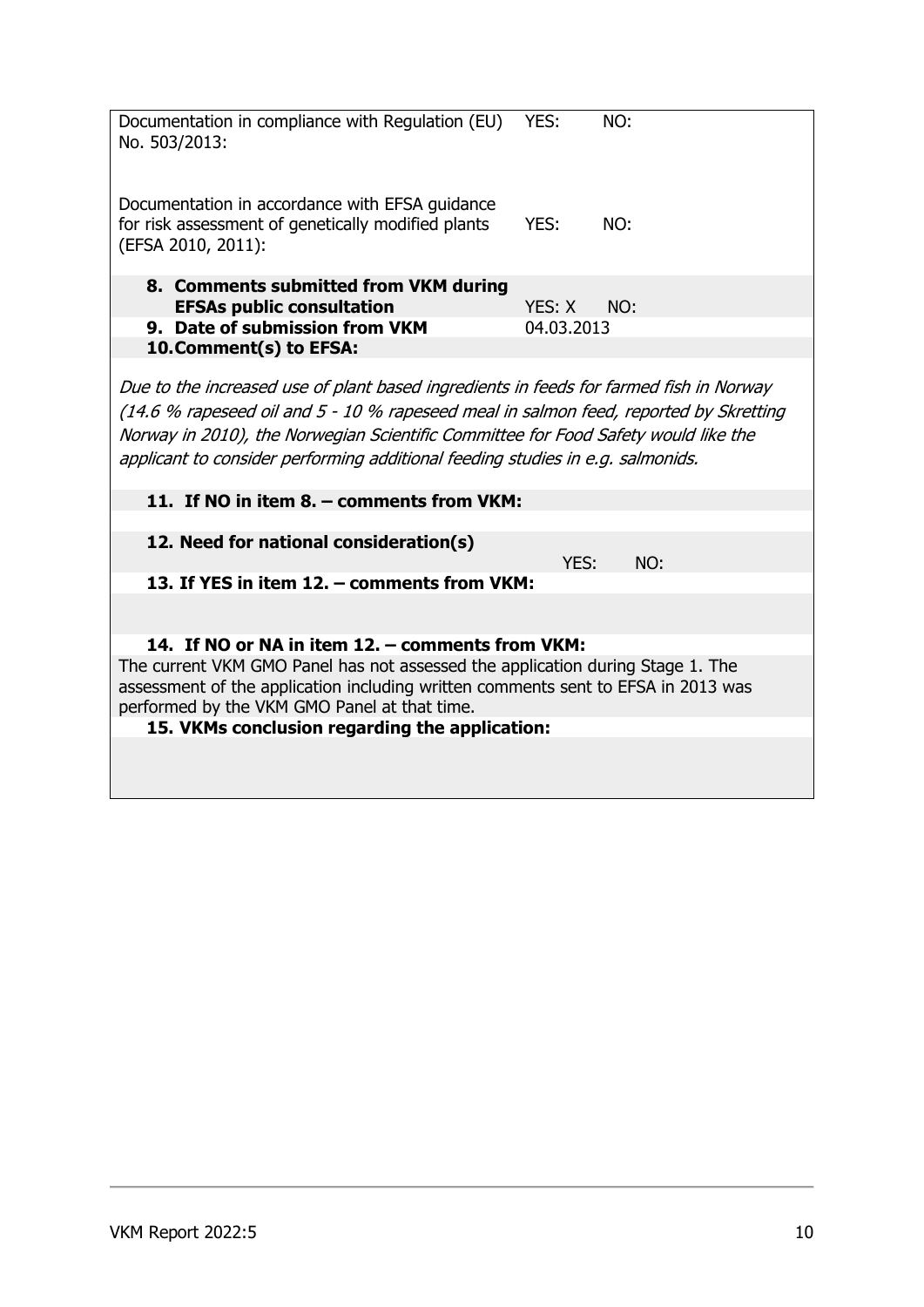## **1.2 Considerations after EFSAs publication of their scientific opinion – part 1**

When EFSA publishes their scientific opinion together with the comments from the member states, VKM shall within a month inform the NFSA and EEA on the following:

• Are EFSA's answer(s) to the Norwegian comments satisfactorily answered, or do VKM still have scientific objections to EFSA's conclusions

- Do EFSA's answers to comments from member states indicate need for follow-up by VKM
- Considerations specific to Norway

| <b>Stage 2</b>                                                                                                                           |            |     |  |  |  |
|------------------------------------------------------------------------------------------------------------------------------------------|------------|-----|--|--|--|
| 1. Date of publication of EFSA opinion                                                                                                   | 17.06.2021 |     |  |  |  |
| 2. VKMs deadline for informing NFSA and EEA                                                                                              | 17.07.2021 |     |  |  |  |
| 3. If YES in item 8. (table $1$ )-<br>Answer from EFSA has been considered by VKM<br>as satisfactory (Annex G)                           | YES: X     | NO: |  |  |  |
| 4. If YES in item 3 - Comments from VKM:                                                                                                 |            |     |  |  |  |
| The current VKM GMO Panel has not assessed the application during stage 1 but<br>considers the answers from EFSA to VKM as satisfactory. |            |     |  |  |  |
| 5. If NO in item $3$ – Comment(s) and further considerations from VKM:                                                                   |            |     |  |  |  |
|                                                                                                                                          |            |     |  |  |  |
| 6. Follow-up item 12 (table $1$ ) – comments from<br>VKM:                                                                                |            |     |  |  |  |
| The current VKM GMO Panel has not assessed the application in stage 1.                                                                   |            |     |  |  |  |
| 7. Considerations from VKM regarding comments from EU member states<br>and other countries under Annex G:                                |            |     |  |  |  |
| No member state comments imply the need for follow-up by VKM.                                                                            |            |     |  |  |  |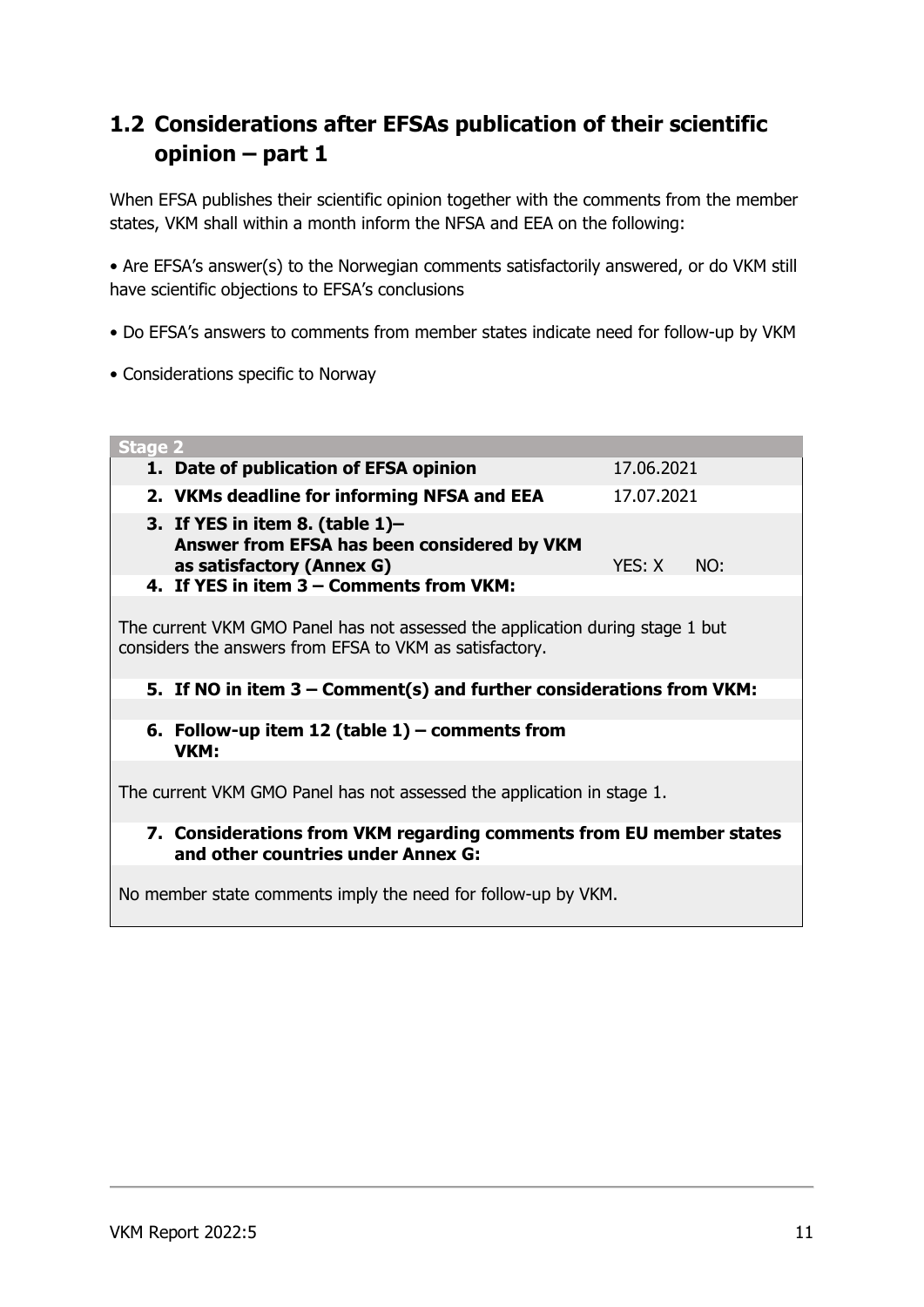## **1.3 Considerations after EFSAs publication of their scientific opinion – part 2**

If VKM's comments regarding health and environmental risk are not considered to be satisfactorily answered by EFSA, VKM shall within three months carry out a risk assessment of these conditions, as well as conditions specific to Norway. VKM shall highlight uncertainty and knowledge gaps. It shall be stated in what area there are knowledge gaps, and whether the uncertainty, quality of the data, and knowledge gaps will affect the conclusion.

| <b>Stage 3</b>                                                                                                                                                                                                      |                |       |  |  |  |  |
|---------------------------------------------------------------------------------------------------------------------------------------------------------------------------------------------------------------------|----------------|-------|--|--|--|--|
| 1. Need for further assessment(s)                                                                                                                                                                                   | YES:           | NO: X |  |  |  |  |
| 2. If YES in item 1. - Further considerations from VKM:                                                                                                                                                             |                |       |  |  |  |  |
|                                                                                                                                                                                                                     |                |       |  |  |  |  |
| 3. If NO in item 1. - comments from VKM:                                                                                                                                                                            |                |       |  |  |  |  |
|                                                                                                                                                                                                                     |                |       |  |  |  |  |
| The scientific documentation provided in the application is adequate for risk assessment,<br>and in accordance with the EFSA guidance on risk assessment of genetically modified<br>plants for use in food or feed. |                |       |  |  |  |  |
| The EFSA scientific opinion (EFSA, 2021) is adequate also for Norwegian considerations.                                                                                                                             |                |       |  |  |  |  |
| 4. Need for national considerations                                                                                                                                                                                 |                |       |  |  |  |  |
|                                                                                                                                                                                                                     | YES:           | NO: X |  |  |  |  |
| 5. If YES in item 4. – comments from VKM:                                                                                                                                                                           |                |       |  |  |  |  |
|                                                                                                                                                                                                                     |                |       |  |  |  |  |
| 6. If NO in item 4. – comments from VKM                                                                                                                                                                             |                |       |  |  |  |  |
| The VKM GMO Panel does not consider the modifications in oilseed rape event 73496 to                                                                                                                                |                |       |  |  |  |  |
| imply potential specific health or environmental risks in Norway compared to EU-                                                                                                                                    |                |       |  |  |  |  |
| countries.                                                                                                                                                                                                          |                |       |  |  |  |  |
| 7. Need for a risk assessment                                                                                                                                                                                       | YFS:           | NO: X |  |  |  |  |
| 8. Date of deadline for risk assessment                                                                                                                                                                             | Not applicable |       |  |  |  |  |
| 9. Date of publication of assessment                                                                                                                                                                                | 14.02.2022     |       |  |  |  |  |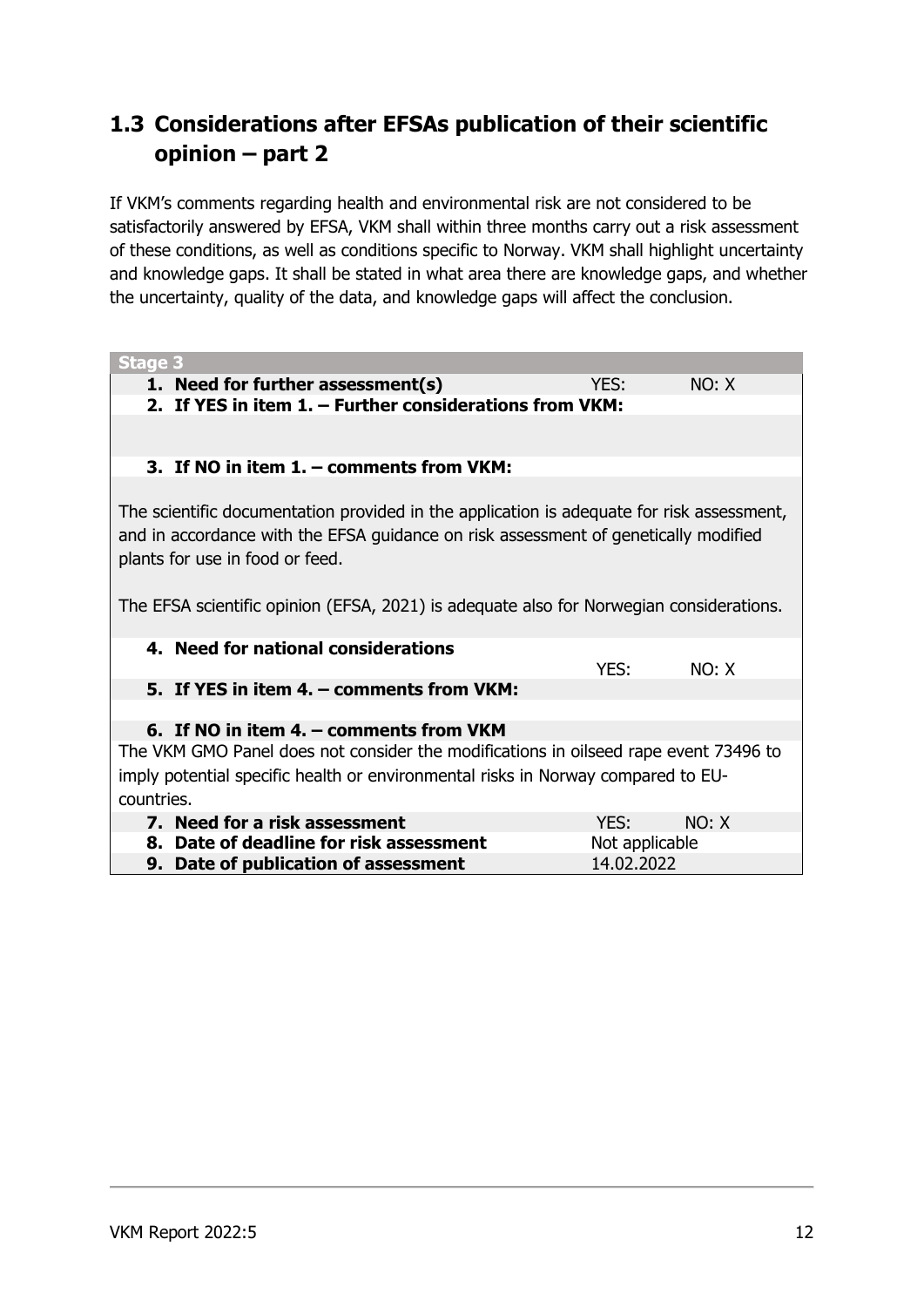# 2 Conclusions

The VKM GMO Panel has performed an assessment of genetically modified oilseed rape 73496 (application EFSA‐GMO‐NL‐2012‐109), developed for tolerance towards glyphosatecontaining herbicides via expression of the synthetic glyphosate N-acetyltransferase gene gat4621. The gat4621 gene was achieved by a gene shuffling process involving three glyphosate acetyl N-transferase genes from *Bacillus licheniformis*. Oilseed rape event 73496 was produced by biolistic transformation.

The VKM GMO panel has assessed the documentation in the application EFSA‐GMO‐NL‐2012‐ 109, and the EFSAs scientific opinion (EFSA, 2021) on genetically modified oilseed rape 73496. The scientific documentation provided in the application is adequate for risk assessment, and in accordance with the EFSA guidance on risk assessment of genetically modified plants for use in food or feed.

The GMO panel does not consider the introduced modifications in genetically modified oilseed rape 73496 to imply potential specific health or environmental risks in Norway, compared to EU-countries. The EFSA scientific opinion is adequate also for Norwegian considerations. Therefore, a full risk assessment of oilseed rape 73496 was not performed by the VKM GMO Panel.